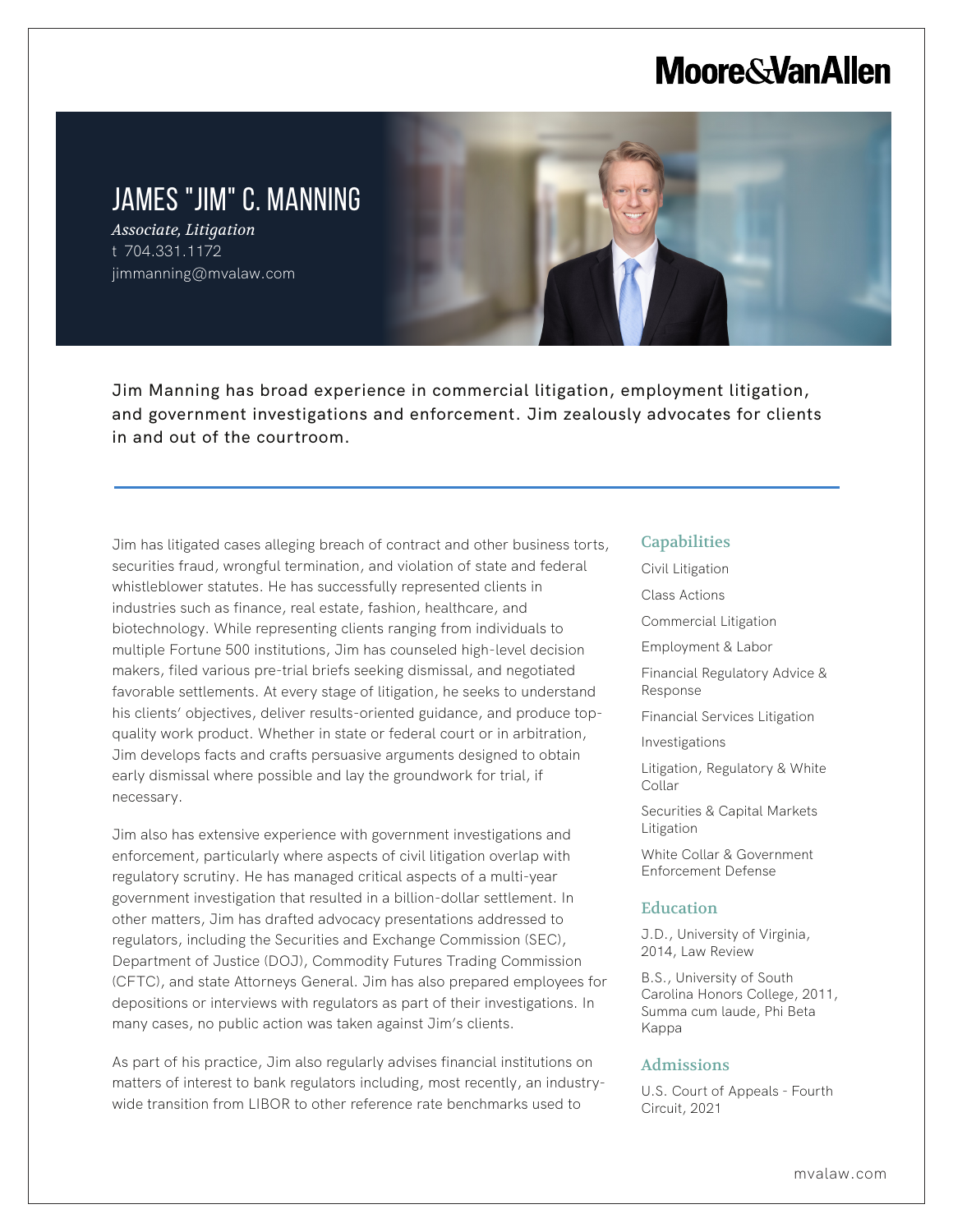# **Moore & Van Allen**

### James "Jim" C. Manning

price financial instruments. Among other topics, Jim has particular familiarity with confidential supervisory information ("CSI"). When representing financial institutions, he is sensitive to CSI issues and has navigated complicated disclosures in civil litigation and investigations.

In addition, Jim has an active pro bono practice. He has argued two criminal appeals on behalf of the State of New York and represented a defendant in federal court for sentencing pursuant to the Criminal Justice Act. Jim was also part of an award-winning team that helped survivors of domestic violence obtain orders of protection during the COVID-19 pandemic.

During law school, Jim served on the managing board of the Virginia Law Review and as the law student member-at-large on the ABA Board of Governors. Prior to joining the firm, Jim was a litigation associate in the New York office of Sullivan & Cromwell LLP and clerked for the Chief Justice of the North Carolina Supreme Court.

### Notable

- North Carolina Pro Bono Honor Society, 2020
- Sanctuary for Families' 2020 Above & Beyond Pro Bono Achievement Award

### Affiliations

- North Carolina Bar Association
- Federal Bar Association

#### Representative Experience

- Defended financial institution in a multi-year investigation by state and federal regulators, with an emphasis on employment matters
- Obtained complete dismissal of wrongful termination claims brought by former employee
- Represented luxury fashion house in contract dispute with landlord regarding lease of its Fifth Avenue flagship store
- Successfully moved to compel arbitration of whistleblower claims in suit brought by former employee
- Managed document production and prepared an advocacy presentation in response to an SEC subpoena

All U.S. District Courts in North Carolina, 2021

Southern District of New York, 2017

Eastern District of New York, 2017

District of New Jersey, 2017

North Carolina, 2015

New York, 2015

New Jersey, 2015